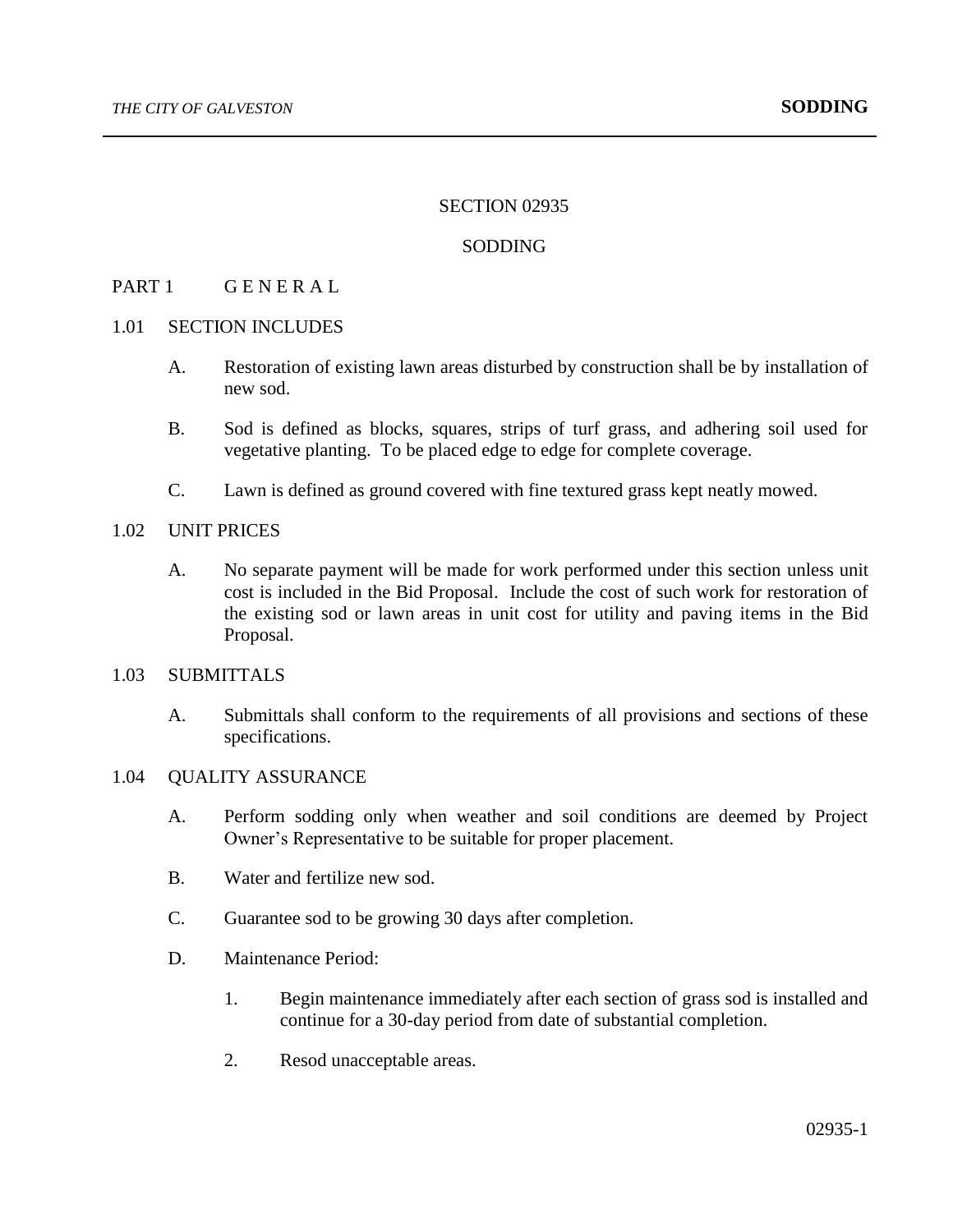- 3. Water, fertilize, control disease and insect pests, mow, edge, replace unacceptable materials, and perform other procedures consistent with good horticultural practice to ensure normal, vigorous and healthy growth. All disease control shall be installed within guidelines set forth by the Structural Pest Control Board of the State of Texas.
- E. Notify Owner's Representative 10 days before end of maintenance period for inspection.
- PART 2 PRODUCTS
- 2.01 SOD
	- A. Species: Bermuda (Cynodon Dactylon), Buffalo (Buchloe Dactyloides), or St. Augustine.
	- B. Contents: 95 percent permanent grass suitable to climate in which it is to be placed; not more than 5 percent weeds and undesirable grasses; good texture, free from obnoxious grasses, roots, stones and foreign materials. Block sod is usually a 16" x 16" square.
	- C. Size: 16 inch wide strips, uniformly 2 inches thick with clean-cut edges.
	- D. Sod is to be supplied and maintained in a healthy condition as evidenced by the grass being a normal green color.

# 2.02 FERTILIZER

- A. Available nutrient percentage by weight: 12 percent nitrogen, 4 percent phosphoric acid, and 8 percent potash; or 15 percent nitrogen, 5 percent phosphoric acid, and 10 percent potash.
- 2.03 WEED AND INSECT TREATMENT
	- A. Provide acceptable treatment to protect sod from weed and insect infestation. Submit treatment method to the Owner's Representative for approval. All insect and disease control shall be installed within guidelines set forth by the Structural Pest Control Board of the State of Texas.

## 2.04 WATER

- A. Potable, available on-site through Contractor's water trucks. Do not use private resident's water.
- 2.05 BANK SAND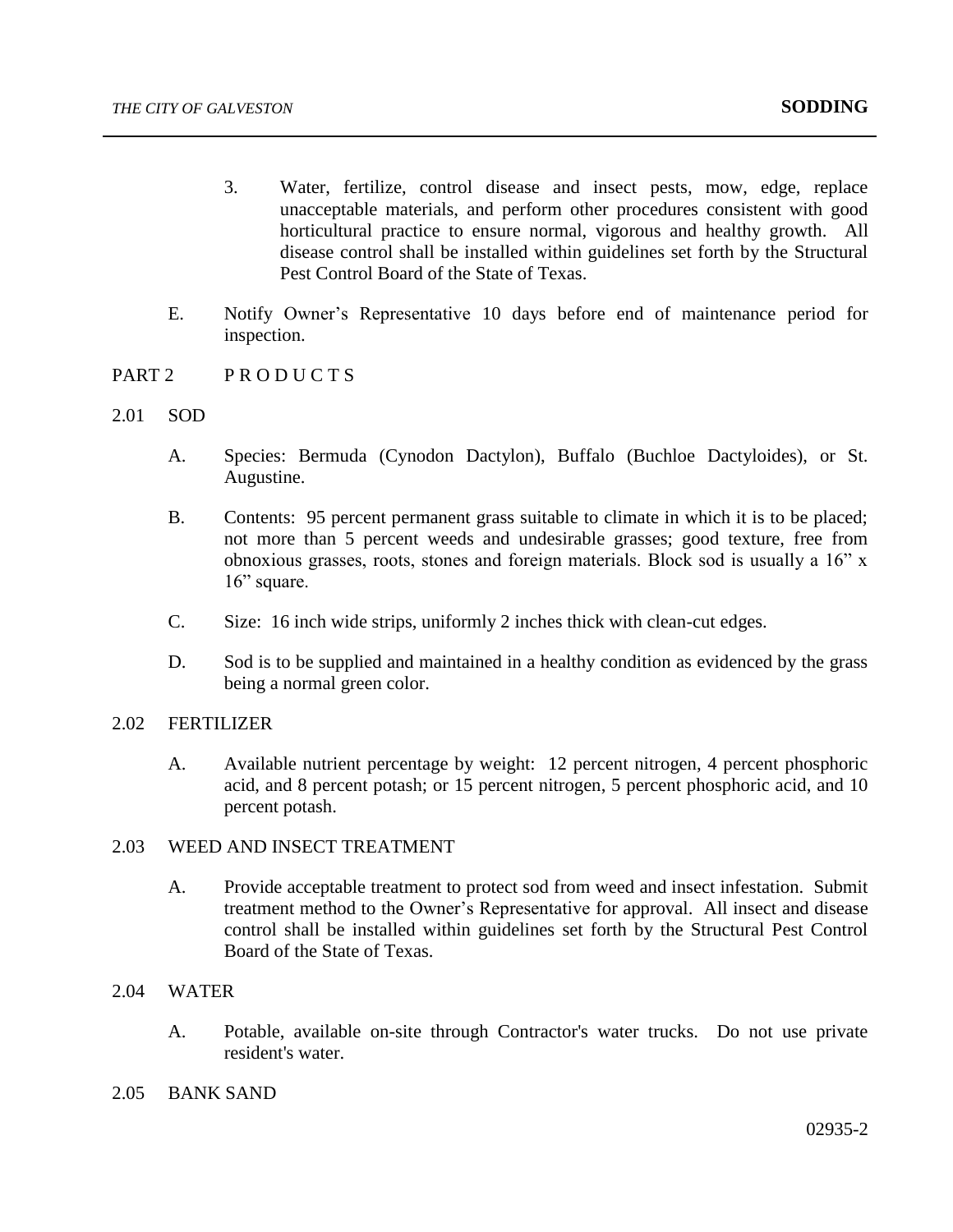A. Free of clay lumps, roots, grass, salt or other foreign material.

# PART 3 EXECUTION

#### 3.01 PREPARATION

- A. Verify that top soil placement and compaction has been satisfactorily completed. Verify that soil is within allowable range of moisture content.
- B. Topsoil shall be free of weeds and foreign material immediately before sodding.
- C. Do not start work until conditions are satisfactory. Do not start work during inclement or impending inclement weather.
- D. Rake areas to be sodded smooth, free from unsightly variations, bumps, ridges or depressions.
- E. Spread 2-inch layer of bank sand over areas to be sodded prior to planting of sod.
- F. Apply fertilizer at a rate of 25 lbs/1000 SF. Apply after raking soil surface and not more than 48 hours prior to laying sod. Mix thoroughly into upper 2 inches of soil. Lightly water to aid in dissipation of fertilizer.

## 3.02 APPLICATION

- A. Lay sod with closely fitted joints leaving no voids and with ends of sod strips staggered. Sod shall be laid within 24 hours of harvesting.
- B. After sod is laid, irrigate thoroughly to secure 6-inch minimum penetration into soil below sod.
- C. Tamp and roll sod with approved equipment to eliminate minor irregularities and to form close contact with soil bed immediately after planting and watering. Submit type of tamping and rolling equipment to be used to the Owner's Representative for approval, prior to construction.

## 3.03 MAINTENANCE

- A. Watering:
	- 1. Water lawn areas once a day with minimum 1/2 inch water for the first 3 weeks after area is sodded.
	- 2. After 3-week period, water twice a week with 3/4 inch of water each time unless comparable amount has been provided by rain.